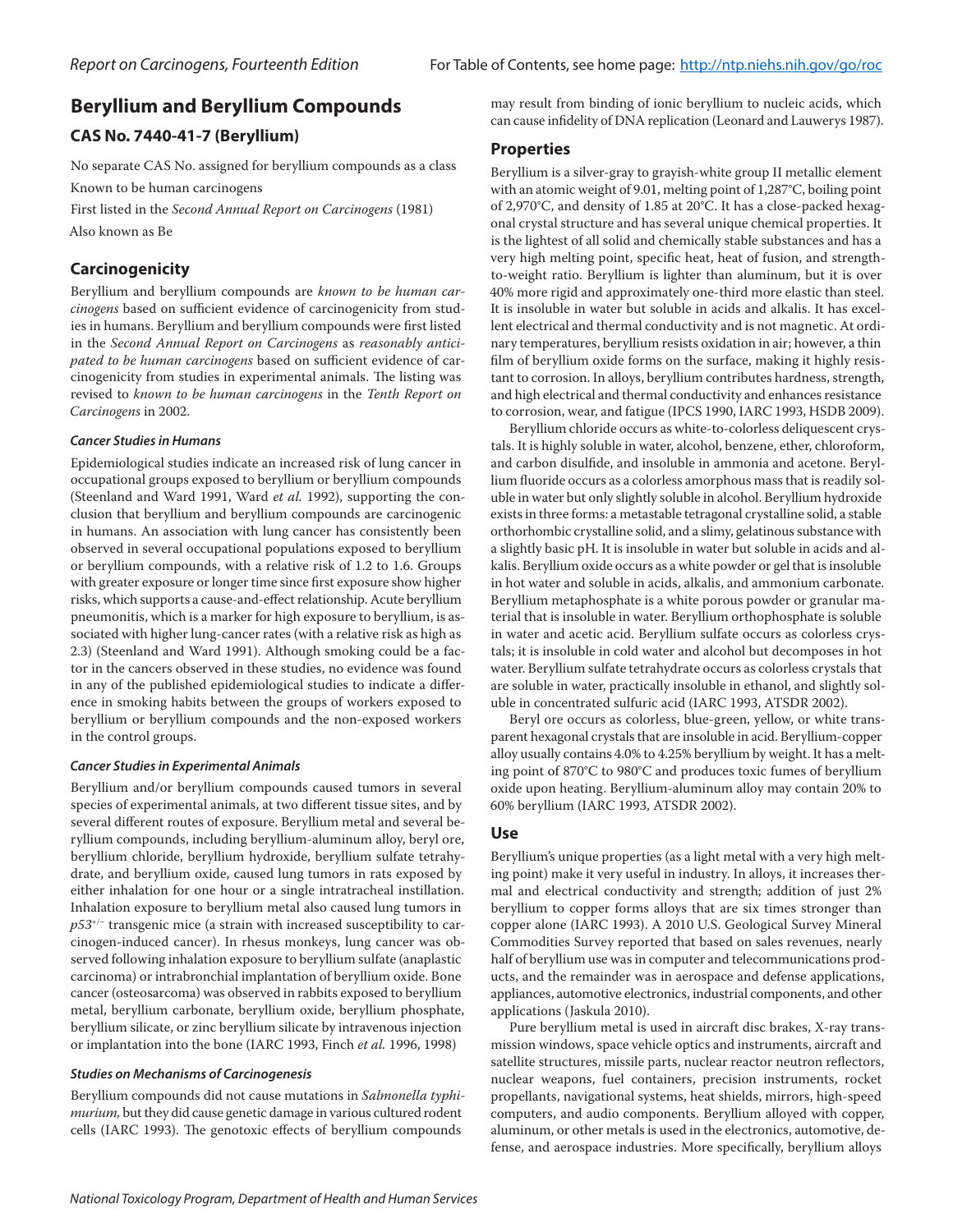## *Report on Carcinogens, Fourteenth Edition*

are used in electrical connectors and relays, springs, precision instruments, aircraft engine parts, nonsparking tools, submarine cable housings and pivots, wheels, pinions, automotive electronics, molds for injection-molded plastics, telecommunications devices, computers, home appliances, dental applications, golf clubs, bicycle frames, and many other applications (IPCS 1990, IARC 1993, ATSDR 2002, HSS 2009). Beryllium-copper alloy is used in a wide variety of applications, including electrical connectors and relays, wheels and pinions, nonsparking tools, and switches in automobiles (ATSDR 2002). Beryllium–aluminum alloy has been used in light aircraft construction (Merian 1984). It also may be used in casting alloys, where it refines the grain size, resulting in better surface polishing, reduces melt losses, and improves casting fluidity (IARC 1980, Kaczynski 2002).

Beryllium oxide is the most important high-purity commercial beryllium chemical produced (Kaczynski 2000). It is used in hightechnology ceramics, electronic heat sinks, electrical insulators, microwave oven components, gyroscopes, military vehicle armor, rocket nozzles, crucibles, nuclear reactor fuels, thermocouple tubing, laser structural components, substrates for high-density electrical circuits, and automotive ignition systems, and as an additive to glass, ceramics, and plastics (IARC 1993, ATSDR 2002). Beryllium oxide also is used in the preparation of beryllium compounds, as a catalyst for organic reactions, and in high-temperature reactor systems. Beryllium oxide was used in the past in the manufacture of phosphors for fluorescent lamps.

Beryllium chloride is used primarily to manufacture beryllium metal by electrolysis in the laboratory. It also is used as an acid catalyst in organic reactions. Beryllium fluoride and beryllium hydroxide are used commercially in the production of beryllium metal and beryllium alloys, and beryllium fluoride is used in the manufacture of glass and nuclear reactors (Sax and Lewis 1987). Beryllium sulfate is used primarily for the production of beryllium oxide powder for ceramics, and beryllium nitrate is used as a chemical reagent and for stiffening mantles in gas and acetylene lamps (HSDB 2009). The primary use of beryllium sulfate tetrahydrate is as a chemical intermediate in the processing of beryl and bertrandite ores (Sax and Lewis 1987). Beryllium metaphosphate has limited use as a raw material in special ceramic compositions and as a catalyst carrier. Beryllium zinc sulfate was formerly used as an oxygen-dominated phosphor in luminescent materials (IARC 1980, Sax and Lewis 1987).

## **Production**

Beryllium was discovered in 1798, but it did not become commercially important until the 1930s. Although more than 40 beryllium-bearing minerals are known, only two (beryl and bertrandite) currently are commercially important. Beryl (3BeO· $\text{Al}_2\text{O}_3$ ·6SiO<sub>2</sub>), which contains approximately 11% beryllium oxide (up to 4% beryllium), is the predominant beryllium-containing mineral mined. Beryl is found largely in Brazil and the former Soviet Union. Impurities in beryl include alkali metals, alkaline-earth metals, iron, manganese, and phosphorus. Emeralds (beryl containing chromium), aquamarine (beryl containing iron), and other semiprecious gems are examples of beryl at its purest gem quality (IARC 1993, Jaskula 2009).

U.S. companies have produced beryllium and some beryllium compounds commercially since the 1940s and beryllium oxide since 1958 (IARC 1972). Bertrandite (4BeO $\cdot$ 2SiO<sub>2</sub> $\cdot$ H<sub>2</sub>O) is the principal beryllium-containing mineral mined in the United States; it contains less than 1% beryllium, but it can be efficiently processed into beryllium hydroxide (IARC 1993). The Topaz-Spor Mountain area of Utah is currently being mined for beryllium; it contains a large reserve of bertrandite, totaling about 15,800 metric tons (35 million pounds) of beryllium (Jaskula 2009). The United States is the world's largest

producer of beryllium, accounting for roughly 86% of world production in 2009; total U.S. production was 120 metric tons (265,000 lb), down from 176 metric tons (388,000 lb) in 2008. Other countries producing beryllium (in order of amount produced in 2007) are China, Mozambique, Portugal, Madagascar, and Brazil (Jaskula 2009, 2010).

In 2009, U.S. beryllium consumption, imports, exports, and government stockpile releases were considerably lower than in each of the previous four years (Jaskula 2010). Consumption was 140 metric tons (309,000 lb), down from 220 metric tons (485,000 lb) in 2008; imports for production were 20 metric tons (44,000 lb), down from 70 metric tons (154,000 lb); exports were 30 metric tons (66,000 lb), down from 112 metric tons (247,000 lb); and government stockpile releases were 11 metric tons (24,000 lb), down from 39 metric tons (86,000 lb). In 2009, one U.S. producer of beryllium oxide and one U.S. producer of beryllium sulfate were identified, but no U.S. producers of beryllium nitrate (SRI 2009). U.S. suppliers identified in 2009 included 2 for beryllium, 16 for beryllium oxide, 1 for beryllium hydroxide, 4 for beryllium sulfate, 9 for beryllium sulfate tetrahydrate, 4 for beryllium chloride, 5 for beryllium fluoride, and 2 for beryllium copper alloy (ChemSources 2009).

Natural sources of beryllium and beryllium compounds in the atmosphere (annual amounts) are windblown dust (5 metric tons, or 11,000 lb) and volcanic particles (0.2 metric tons, or 441 lb). Anthropogenic sources include electric utilities (3.5 metric tons, or 7,716 lb), industry (0.6 metric tons, or 1,323 lb), metal mining (0.2 metric tons, or 441 lb), and waste and solvent recovery (0.007 metric tons, or 15 lb) (ATSDR 2002).

### **Exposure**

The primary route of human exposure to beryllium is through inhalation of dusts and fumes (ATSDR 2002). Beryllium may also be ingested in drinking water or food. Beryllium was measured in fruit and fruit juices at concentrations ranging from less than 0.1 μg/L in a pineapple to 74.9 μg/L in a papaya. Cigarettes contain beryllium at concentrations of up to 0.0005 μg per cigarette. According to the U.S. Environmental Protection Agency's Toxics Release Inventory, 2007 environmental releases totaled 14,185 lb of beryllium from 12 facilities and 862,894 lb of beryllium compounds from 61 facilities (TRI 2009). In measurements at 100 U.S. locations, the average daily beryllium concentration in air was less than 0.0005 μg/m<sup>3</sup>. Beryllium was detected at 2,760 of 50,000 U.S. surface-water sites, at an average concentration of 1.9 μg/L, and at 30 of 334 groundwater sites, at an average concentration of 1.7 μg/L. Beryllium occurs naturally in soils at concentrations ranging from less than 1 to 15 mg/kg. The average daily inhalation exposure to beryllium for a U.S. adult was estimated at less than 0.0006 μg, and the average daily exposure from food was estimated at 0.12 μg (ATSDR 2002).

The highest levels of human exposure to beryllium are through occupational exposure, which may occur through inhalation of beryllium dust or dermal contact with products containing beryllium. Workers with the highest potential for exposure include beryllium miners, beryllium alloy makers and fabricators, phosphorus manufacturers, ceramics workers, missile technicians, nuclear reactor workers, electric and electronic equipment workers, and jewelers. Occupational exposure may also lead to at-home exposure to beryllium on work garments. In studies in the workplace, air concentrations from personal monitors mounted on clothing increased when the amount of beryllium dust on the fabric increased (HSDB 2009). The National Occupational Hazard Survey (conducted from 1972 to 1974) estimated that 10,510 workers potentially were exposed to beryllium (NIOSH 1976). The National Occupational Exposure Survey (conducted from 1981 to 1983) estimated that 13,938,000 workers,